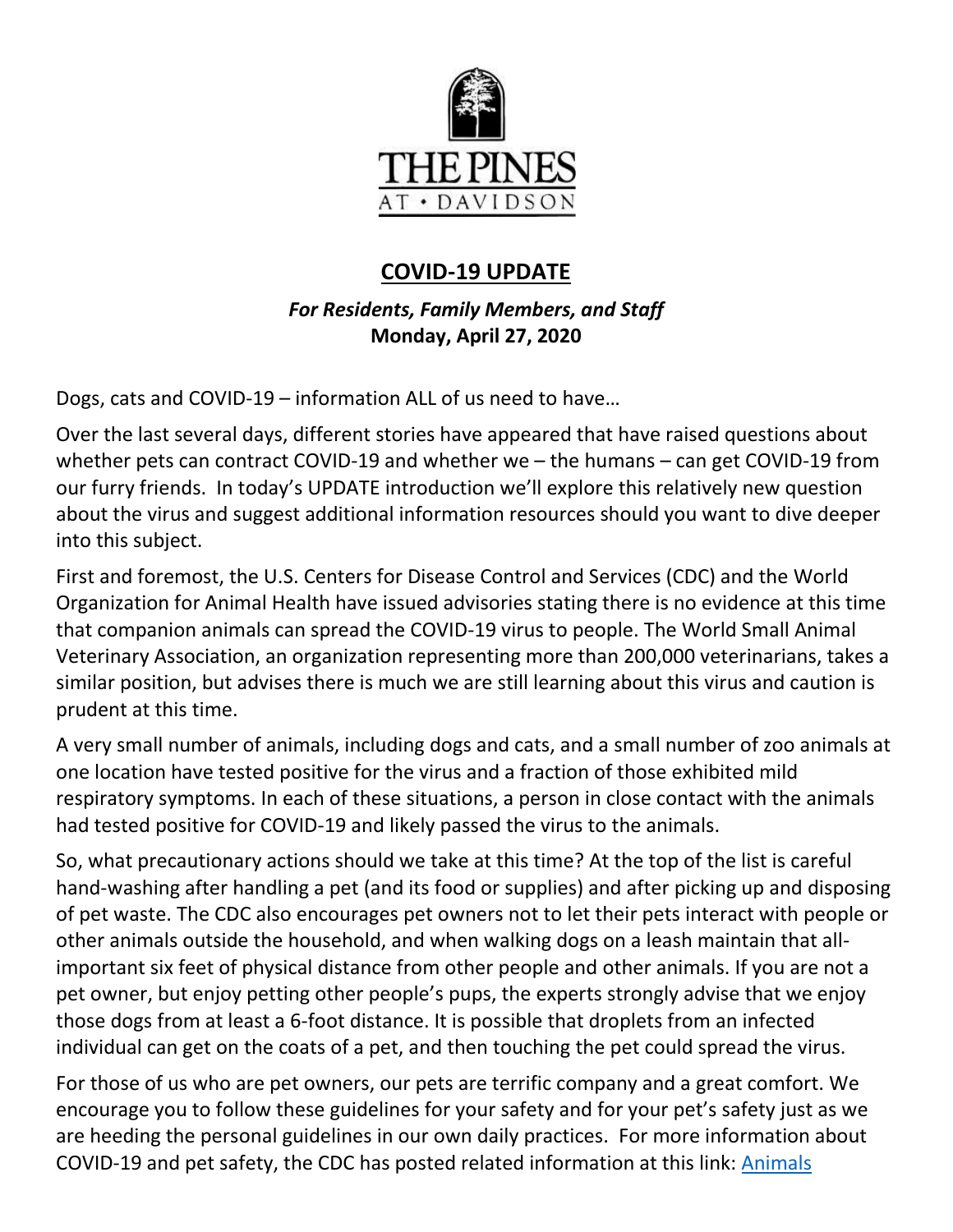### **HELPFUL INFORMATION**

#### **Campus Colors**

Resident Nancy Griffith shares the following photos taken at The Pines. Such color and beauty!









### **Identifying Plants on Campus**

George Gabel, President of The Pines Nature Organization (PNO), shares the following link that provides a list of apps which help a person identify plants: [Gardening.](https://youhadmeatgardening.com/best-plant-identification-app/) This online list notes which apps are free and which require a fee. Mr. Gabel has found these helpful to identify flowers, plants and trees at The Pines, since our residents are enjoying our campus more than ever. He has also discovered that wearing a mask helps with his pollen allergies!

*Important note regarding the Gardening link above or any other link: please never feel compelled to sign-up for a newsletter, survey or any other request from the hosting website.*

#### **Housekeeping Services**

We are well into our planning process to begin offering a limited level of housekeeping services through a phased process, to begin in May. Because of pent-up desire for these services, the first phase will be significantly limited so that we can provide all residents "the basics" in a timely manner. We will have more to share about this soon.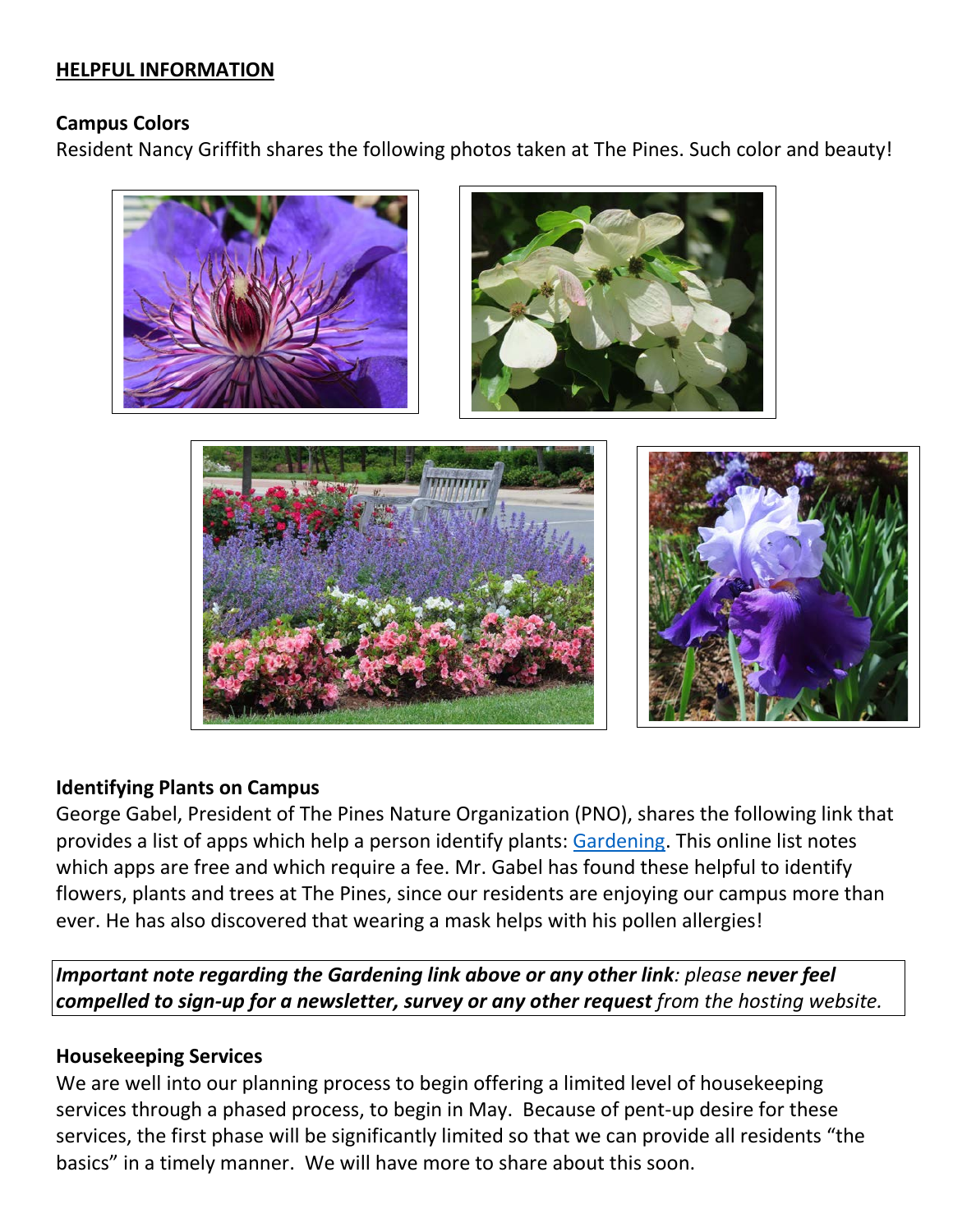# **Construction Corner**

Our renovation and expansion project continues to progress! Here are some highlights of Rodgers Builders' work planned for this week:

- New Nursing Wing: the team continued to hang hard ceilings, finish the drywall and prime paint throughout the first floor; framing of hard ceilings and drywall hanging continues on the second floor.
- Villas: weather barrier and window installation continues in Villa #1; preparation for exterior brick installation is taking place in Villa #2.
- Phase Two Dining: design team is working off punchlist items.
- Davidson Room addition: Rodgers is continuing to frame interior walls.
- Fitness Center: exterior wall framing will begin.

(Photos clockwise from left: Phase Two Dining area; new Nursing Wing Room; new Nursing Wing corridor)







## **Scam Warning**

Thank you, resident Art Englebardt for sharing the following important information: *The IRS has issued a scam alert on a scam involving the money the government has been giving out because of the Coronavirus-19:*

- They will not call you.
- They will not ask for your Medicare number.
- They will not ask for your social security number.
- They will not ask you for your bank information.
- JUST HANG UP.
- There have also been a few calls about winning a contest.
- Don't be surprised if they know your name and even your apartment number.
- JUST HANG UP.